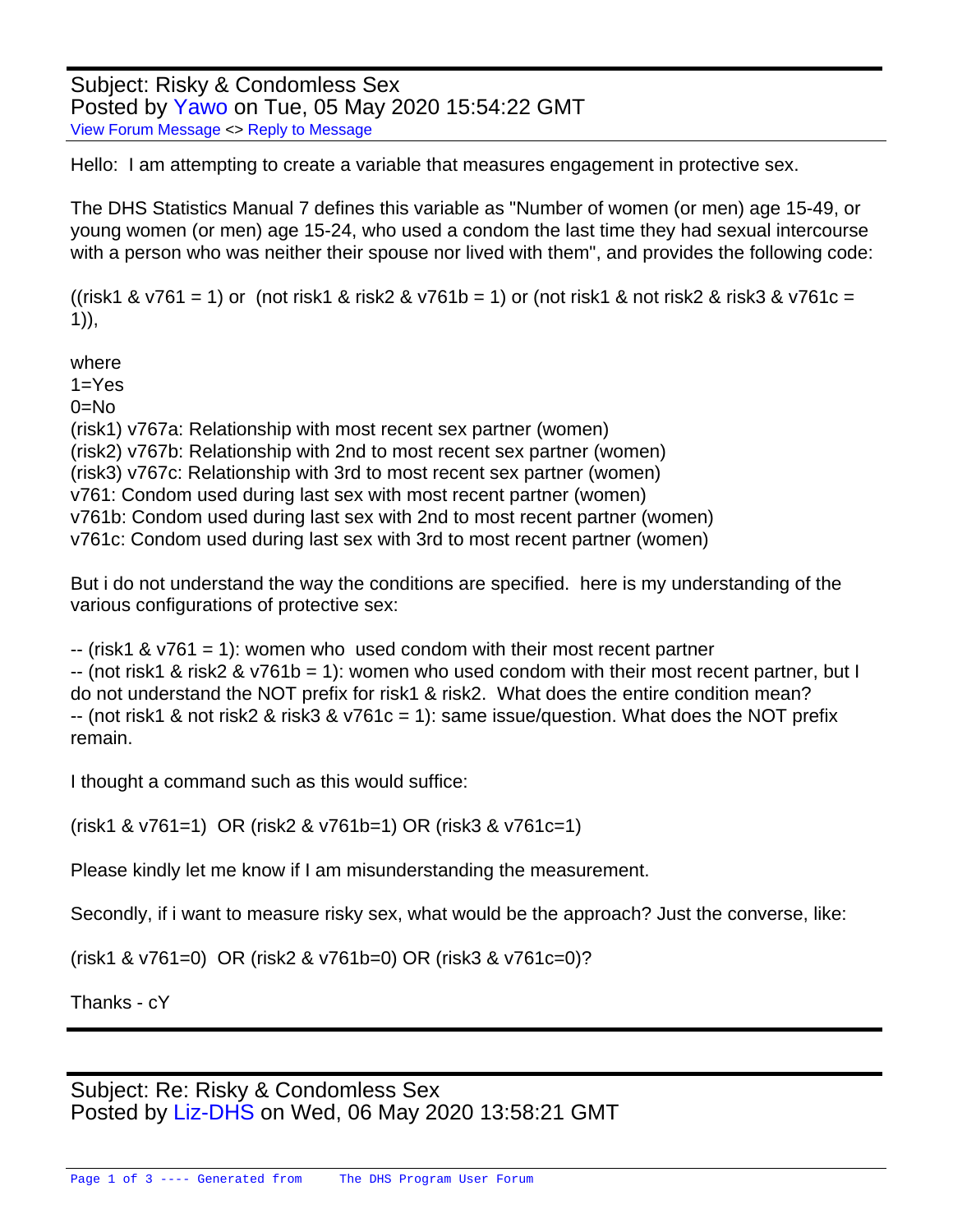Dear User, a response by Courtney Allen: Quote:

Thank you for catching this mistake in the Guide to DHS Statistics. DHS staff had already identified it but the correction has not yet been posted. The corrected code is as follows:

Number of women (or men) age 15-49, or young women (or men) age 15-24, who used a condom the last time they had sexual intercourse with a person who was neither their spouse nor lived with them:

Women:

risk1 = (v527 in 100:251,300:311 & v767a in 2:6, 8, 96) (last partner) risk2 = (v527 in 100:251,300:311 & v767b in 2:6, 8, 96) (next-to-last partner) risk3 = (v527 in 100:251,300:311 & v767c in 2:6, 8, 96) (third-to-last partner)

 $((risk1 \& v761 = 1)$  or (not risk1 & risk2 &  $v761b = 1$ ) or (not risk1 & not risk2 & risk3 &  $v761c = 1$ ))

When the Guide is next updated (soon, we expect), it will include this:

In earlier final reports, percentage of women or men who had intercourse in the past 12 months with a person who was neither their spouse nor lived with them and who used a condom as last sexual intercourse with such a partner, was based on using a condom with any such partner in the last 12 months rather than the most recent such partner. Previous calculation was as follows:

Women: ((risk1 & v761 = 1) or  $(risk2 & 0.761b = 1)$  or  $(risk3 & v761c = 1)$ 

Please let us know whether this takes care of your concerns, or you still have questions. Thanks again.

the GitHub code for these indicators available onhere

Subject: Re: Risky & Condomless Sex Posted by [Yawo](https://userforum.dhsprogram.com/index.php?t=usrinfo&id=7316) on Thu, 07 May 2020 00:26:59 GMT [View Forum Message](https://userforum.dhsprogram.com/index.php?t=rview&th=8881&goto=19185#msg_19185) <> [Reply to Message](https://userforum.dhsprogram.com/index.php?t=post&reply_to=19185)

thanks very much for the clarification. It makes sense now.

Just to clarify, does this code measure condom use by people who have at least one other spouse in addition to their spouse/partner?